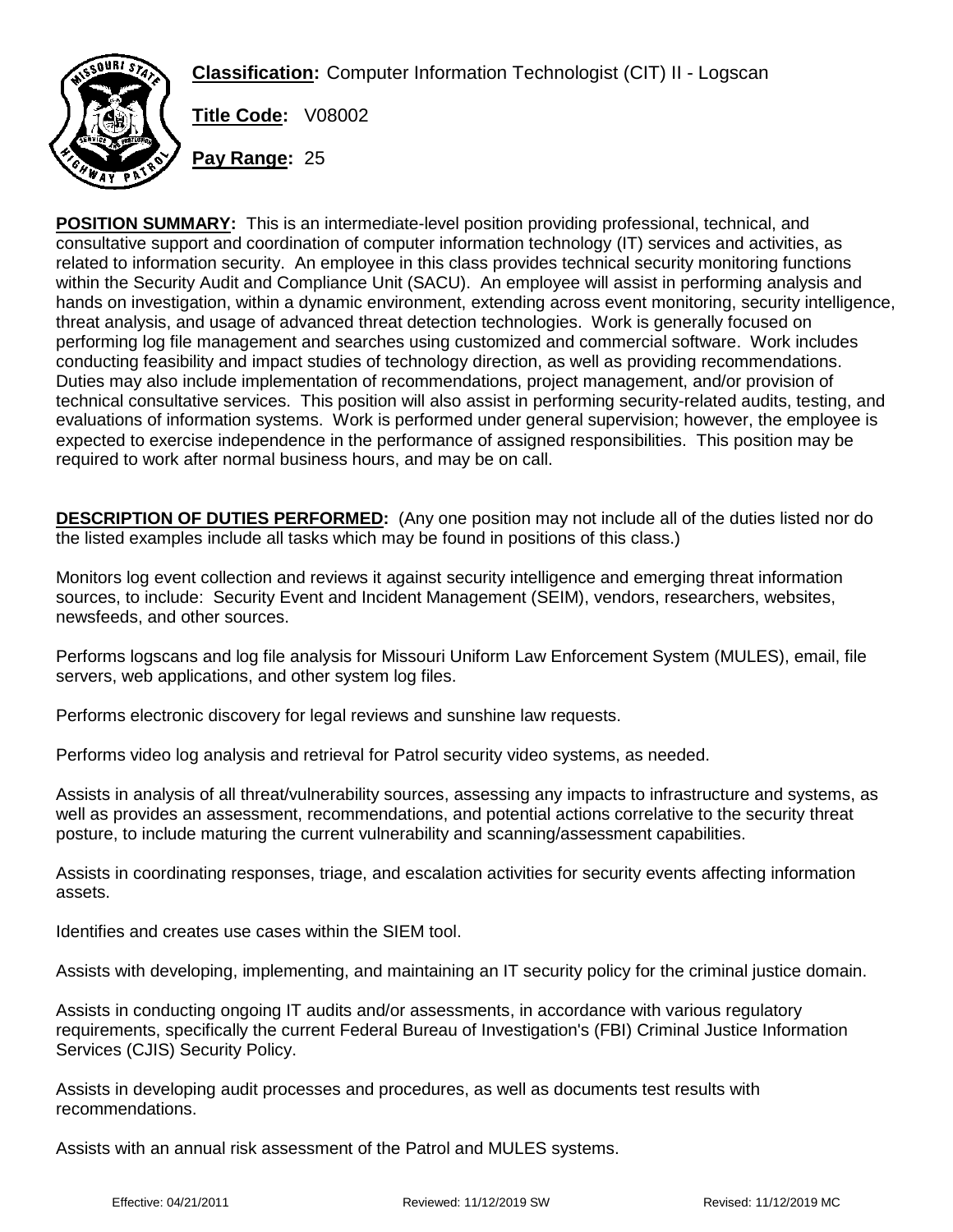## **Classification:** Computer Information Technologist (CIT) II - Logscan Page 2

Collaborates with the IT functional teams, and other stakeholders, to review, analyze, and develop enhanced IT controls from a compliance and security perspective, as well as to ensure action plans are effectively designed and successfully implemented.

Assists with providing guidance and expertise on IT risk management matters, to include infrastructure, security, and industry standards.

Assists with ensuring proper policies, procedures, risk mitigation activities, and operating controls are followed.

Assists in performing security testing and evaluations on information systems and products.

Assists with developing communication channels with technology owners, and the business, to evangelize the evolving threat landscape.

Gives structured presentations to different audiences such as business, technical, or management.

Establishes and maintains business relationships with individual contributors as well as management.

Assists in leading efforts in the improvement and development of process/procedure manuals and documentation for the escalation of threat intelligence; advanced persistent threat detection; vulnerability analysis; and incident response handling.

Maintains a continuous process improvement work environment for security monitoring, security configuration standards, and threat analysis, to include recommending and implementing new/improved process in accordance with existing policy, industry standards, and best practices.

Assists with providing policy expertise in computer systems analysis and design; database and/or network administration; systems programming; and/or other computer IT specialties.

Assists in the review and update of cybersecurity policies; participates in the development of plans for emergencies; prepares and/or conducts cybersecurity awareness and training; reports, investigates, and takes corrective action for security audit findings; as well as administers and oversees security systems such as access control, encryption, anti-virus, firewalls, etc.

Participates in computer systems disaster recovery plan maintenance and implementation, as well as in computer systems management plan development, maintenance, and implementation.

Assists in the research, review, recommendation, and preparation of requests for proposals and/or bid specifications for hardware and/or software purchases.

Assists in designing, writing, maintaining, documenting, and testing complex computer programs and clearly defined segments of highly complex programs.

Assists in designing procedures for preserving data integrity.

Performs other related work as assigned.

## **REQUIRED KNOWLEDGE, SKILLS, AND ABILITIES:** Working knowledge of the general operating principles and capabilities of computer hardware and software.

Working knowledge of log files, log file analysis, and reporting

Working knowledge of, or ability to learn the CJIS Security Policy.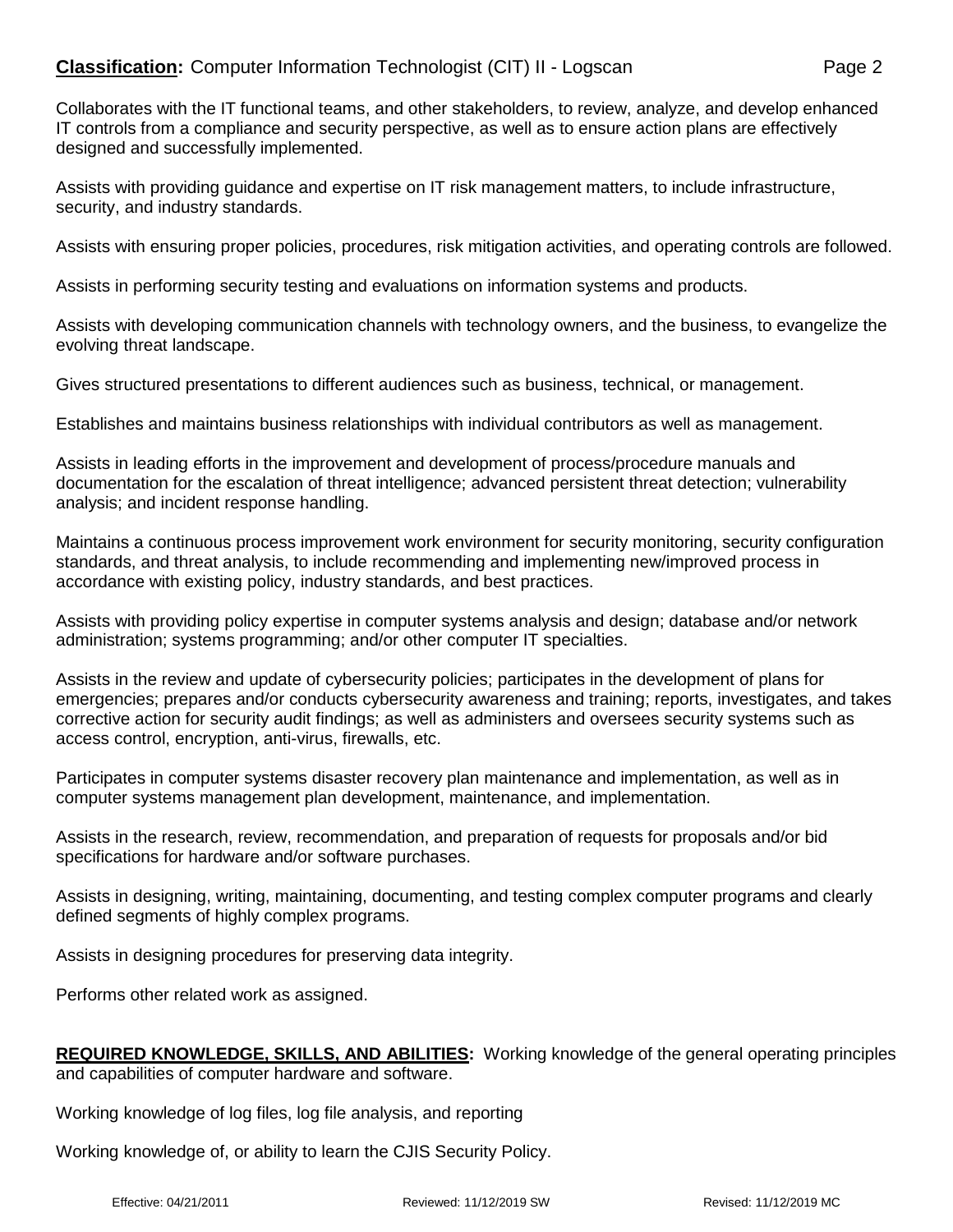Working knowledge of, or ability to learn the MULES system as it relates to the technical connectivity and CJIS requirements.

Working knowledge of software reference libraries and related utility programs.

Working knowledge of computer security systems and procedures.

Working knowledge of computer networking and telecommunications.

Working knowledge of computer operating systems.

Working knowledge of database management systems.

Knowledge of, or ability to learn the agency's automated information systems.

Knowledge of, or ability to learn the agency's functions and their interrelationships.

Knowledge of the principles of cost benefit analysis.

Knowledge of the principles of project management.

Knowledge of the principles of disaster recovery.

Knowledge of the procurement process.

Knowledge of continuing trends and developments in computer hardware and software.

Knowledge of various computer platforms.

Knowledge of the information strategic planning process.

Knowledge of the systems management process.

Knowledge of the principals of information system audits and security testing.

Possess good organizational skills.

Possess research and analysis skills.

Ability to utilize project management tools.

Ability to prepare and interpret computer program documentation.

Ability to prepare and maintain standards, policies, procedures, guidelines and technical manuals.

Ability to troubleshoot and resolve hardware and/or software problems.

Ability to create and present materials for training programs.

Ability to operate basic office equipment as detailed in the description of duties.

Ability to handle restricted and confidential information in a professional manner and maintain the information as such.